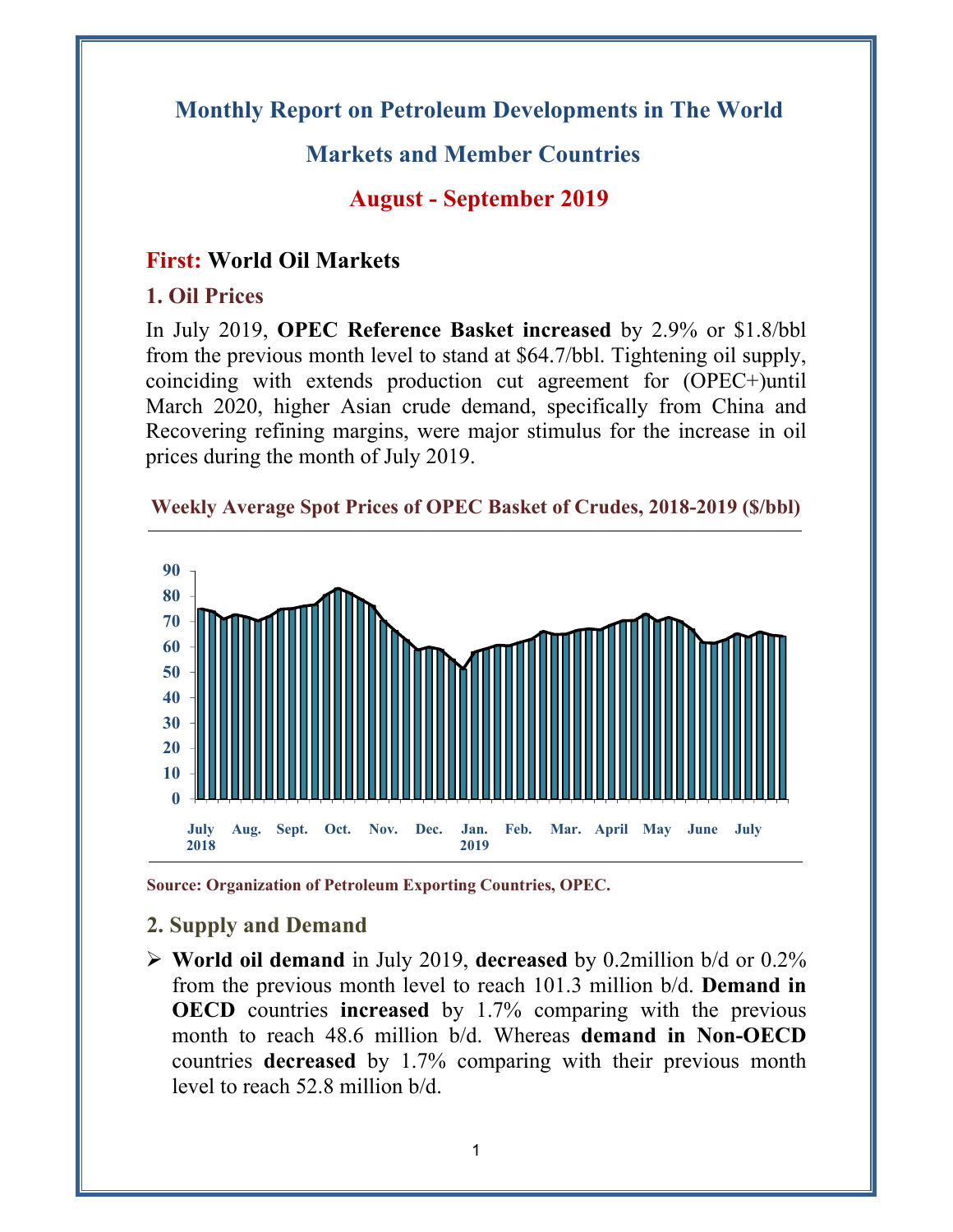**World oil supplies** in July 2019, **increased** by 0.8 million b/d or 0.8% comparing with the previous month to reach 100.9 million b/d. **OPEC** crude oil and NGLs/condensates total supplies **decreased** by 0.3% comparing with the previous month to reach 34.8 million b/d. Whereas preliminary estimates show that **Non-OPEC** supplies increased by 1.5% comparing with the previous month to reach 66.1 million b/d.



**World Oil Supply and Demand (million b/d)** 

**Source: Energy Intelligence Briefing Aug. 15, 2019.** 

 **US tight oil production** in July 2019, **increased** by 1.1% to reach about 8.6 million b/d, whereas **US oil rig count decreased** for the eighth month in a row, by 14 rig from the previous month level to stand at 847 rig.

#### **US tight oil production and oil rig count**



**Source: EIA, Drilling Productivity Report for key tight oil and shale gas regions Aug. 2019.**